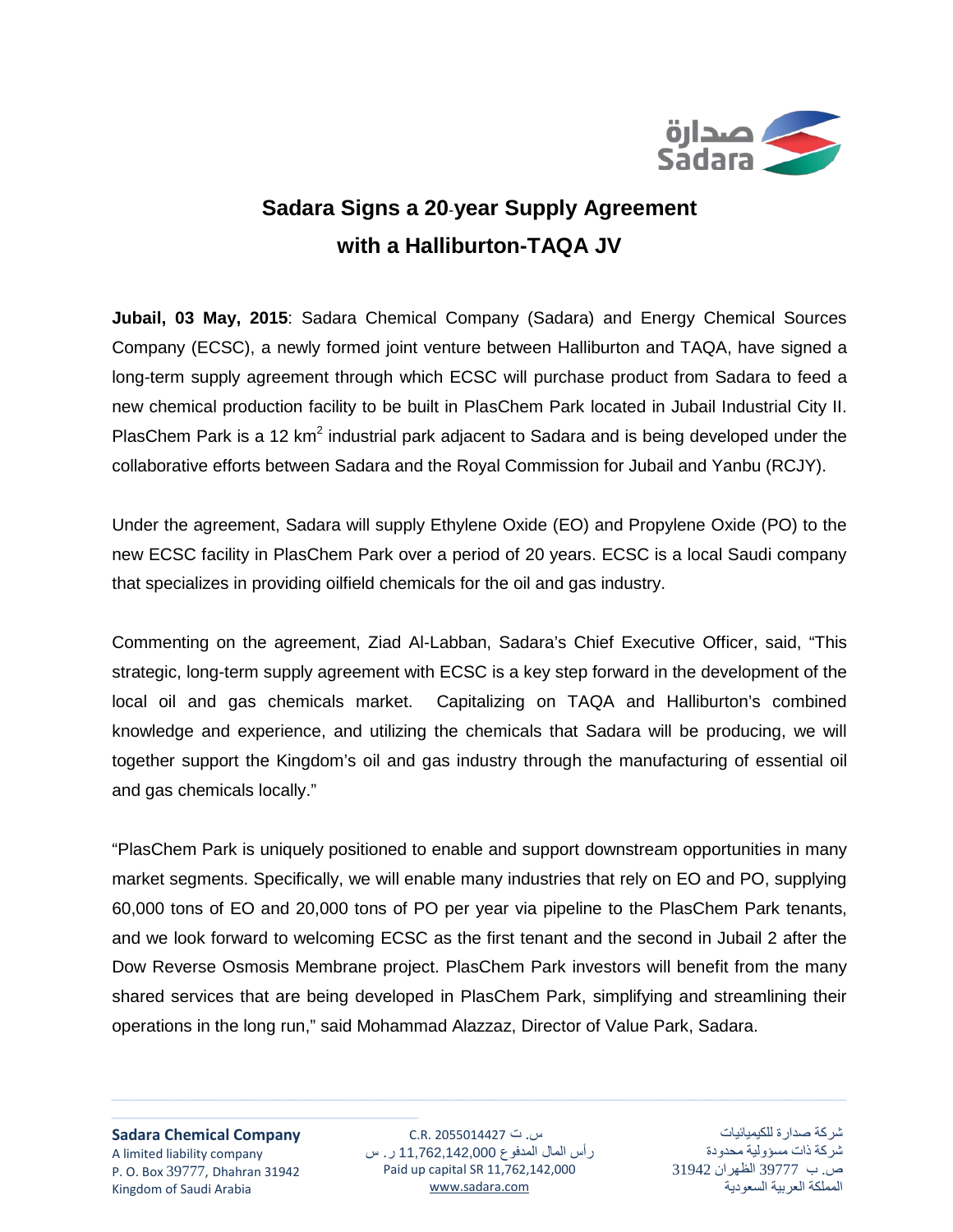

Mohammed Y. Rafie, Chairman of TAQA and ECSC said "We are delighted to have completed this agreement with Sadara and we have every confidence that this strategic relationship will fulfill our ambitious plan to create a world class chemical production facility in Jubail to support Saudi Aramco Exploration & Production activities and customers in the wider region".

Keith Barnard, a board member of ECSC and vice president of Multi-Chem, a Halliburton service, said "This agreement marks the beginning of a long-term relationship with Sadara. We are confident they will provide a safe supply of raw material ingredients to support the manufacturing base we are establishing to serve Saudi Aramco and other valuable customers in the region. It also reaffirms our commitment to invest in the Kingdom and support the burgeoning oil and gas industry there."

The PlasChem Park is expected to attract diversified investments for downstream applications such as the production of oil and gas chemicals, construction materials, paints and coatings, as well as home and personal care products. These investments will create new jobs for Saudi nationals in the Kingdom's downstream industry, as well as contributing to the fulfillment of the Government's vision to diversify the Kingdom's economy.

- Ends -

## *About Sadara:*

*Sadara is a joint venture developed by the Saudi Arabian Oil Company (Saudi Aramco) and The Dow Chemical Company. With a total investment of about \$20 billion, Sadara is building a world scale chemical complex in Jubail Industrial City II in Saudi Arabia's Eastern Province. Comprised of 26 world scale manufacturing units, the Sadara complex is the world's largest to be built in a single phase and will be the first in the Middle East to use refinery liquids, such as naphtha, as feedstock. By using best-in-class technologies to crack refinery liquid feedstock, Sadara will enable many industries that either currently do not exist in Saudi Arabia or only exist through imports of raw materials. The adjacent PlasChem Park, a unique collaboration between Sadara and the Royal Commission for Jubail and Yanbu, will create more value downstream, generating unprecedented investment, innovation, economic growth and thousands of jobs. Sadara is on track to deliver its first products in the second half of 2015, with the complex in full operation in 2016.* 

For further information, please contact:

ـــــــــــــــــــــــــــــــــــــــــــــــــــــــــــــــــــــــــــــــــــــــــــــــ

**Sadara Chemical Company** A limited liability company P. O. Box 39777, Dhahran 31942 Kingdom of Saudi Arabia

س. ت 2055014427 .R.C رأس المال المدفوع 11,762,142,000 ر. س Paid up capital SR 11,762,142,000 [www.sadara.com](http://www.sadara.com/)

<u> 1989 - Andrea Santa Andrea Andrea Andrea Andrea Andrea Andrea Andrea Andrea Andrea Andrea Andrea Andrea Andr</u>

شركة صدارة للكيميائيات شركة ذات مسؤولية محدودة ص. ب 39777 الظهران 31942 المملكة العربية السعودية